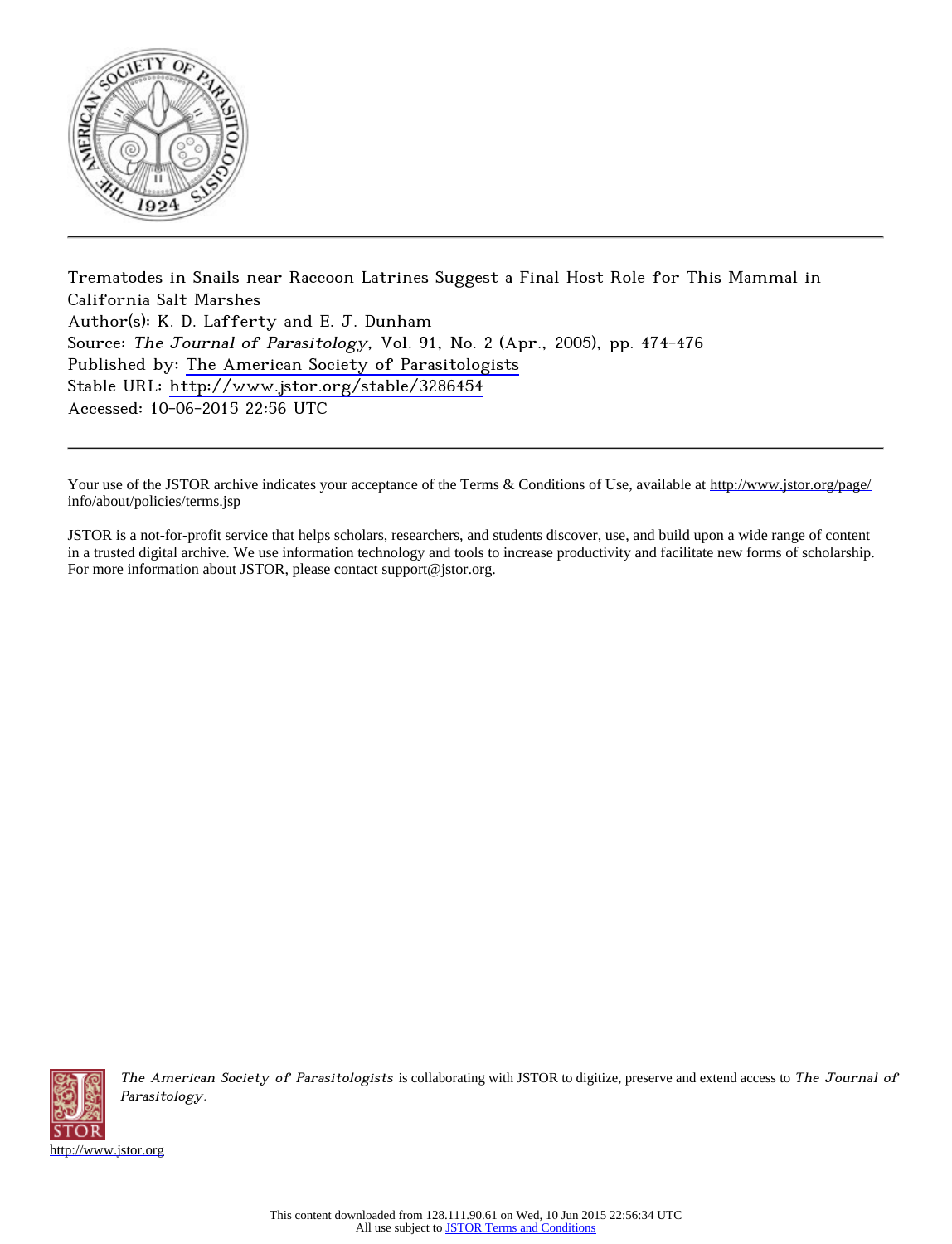**natural infection with P. nucleophilum has not been recorded in the blackcap (Bennett et al., 1982; Bishop and Bennett, 1992; Valkiminas, 1997).** 

**The data presented in our study are in accordance with information about the huge genetic divergence that is documented for avian malaria parasites and other hemosporidians recorded using polymerase chain reaction-based techniques (Ricklefs and Fallon, 2002; Bensch and Akesson, 2003). More field and experimental transmission investigations, combined with a molecular approach, are needed to gain sufficient knowledge regarding the speciation of avian malaria parasites and the mechanism that accounts for their host restriction, particularly because of the large ranges of their vertebrate hosts and their immense geographic ranges in all parts of the world.** 

**The authors are grateful to Eva Nivinski and Olga Dolnik for help with the caring for and bleeding of birds. This article benefited from**  comments made by Richard W. Ashford and 2 anonymous reviewers. **The present study was generously supported by the European Science Foundation, the Institute of Avian Research 'Vogelwarte Helgoland,' Germany, the Lithuanian State Science and Studies Foundation, and the Wellcome Trust.** 

## **LITERATURE CITED**

- BAIRLEIN, F. 1986. Ein standardisiertes Futter für Ernährungsuntersu**chungen an omnivoren Kleinvigeln. Journal fuer Ornithologie 127: 338-340.**
- **BENNETT, G. E, M. WHITEWAY, AND C. WOODWORTH-LYNAS. 1982. A host-parasite catalogue of the avian haematozoa. Occasional Papers in Biology, Memorial University of Newfoundland 5: 1-243.**
- **BENSCH, S., AND S. AKESSON. 2003. Temporal and spatial variation of hematozoans in Scandinavian willow warblers. Journal of Parasitology 89: 388-391.**
- **BISHOP, M. A., AND G. E BENNETT. 1992. Host-parasite catalogue of the avian haematozoa, supplement 1, and bibliography of the avian blood-inhabiting haematozoa, supplement 2. Occasional Papers in Biology, Memorial University of Newfoundland 15: 1-244.**
- **CHRISTENSEN, B. M., H. J. BAMES, AND W. A. ROWLEY. 1983. Vertebrate host specificity and experimental vectors of Plasmodium (Novyella) kempi sp. n. from the eastern wild turkey in Iowa. Journal of Wildlife Diseases 19: 204-213.**
- **CORRADETTI, A., P. C. C. GARNHAM, AND M. LAIRD. 1963. New classification of the avian malaria parasites. Parassitologia 5: 1-4.**
- **, AND M. SCANGA. 1973. The Plasmodium vaughani-complex. Experimental Parasitology 34: 344-349.**
- **DEMINA, N. A., AND E. A. PAVLOVA. 1962. The duration of Plasmodium gallinaceum infection. Medicinskaya Parazitologiya i Parazitarniye Bolezni (Moscow) 31: 648-651. [In Russian.]**
- **FORRESTER, D. J., L. T. HOT, L. E. WILLIAMS, AND D. H. AUSTIN. 1974. Blood protozoa of wild turkeys in Florida. Journal of Protozoology 21: 494-497.**
- **GARNHAM, P. C. C. 1966. Malaria parasites and other Haemosporidia. Blackwell Scientific Publications, Oxford, U.K., 1114 p.**
- **GODFREY, R. D., A. M. FEDYNICH, AND D. B. PENCE. 1987. Quantification of hematozoa in blood smears. Journal of Wildlife Diseases 23: 558-565.**
- **MANWELL, R. D., AND G. J. SESSLER. 1971. Malaria parasites of toucans. Journal of Protozoology 18: 570-574.**
- **RICKLEFS, R. E., AND S. M. FALLON. 2002. Diversification and host switching in avian malaria parasites. Proceedings of the Royal Society of London B Biological Sciences 269: 885-892.**
- **TELFORD, S. R., J. K. NAYAR, G. W. FOSTER, AND J. W. KNIGHT. 1997. Plasmodium forresteri n. sp., from raptors in Florida and southern Georgia: Its distinction from Plasmodium elongatum morphologically within and among host species and by vector susceptibility. Journal of Parasitology 83: 932-937.**
- **VALKIONAS, G. 1997. Bird Haemosporida. Acta Zoologica Lituanica 3- 5: 1-607. [In Russian.]**
- **, T A. IEZHOVA, AND A. P. SHAPOVAL. 2003. High prevalence of blood parasites in hawfinch Coccothraustes coccothraustes. Journal of Natural History 37: 2647-2652.**

**J. Parasitol., 91(2), 2005, pp. 474-476 ? American Society of Parasitologists 2005** 

## **Trematodes in Snails near Raccoon Latrines Suggest a Final Host Role for this Mammal in California Salt Marshes**

**K. D. Lafferty and E. J. Dunham\*, Western Ecological Research Center, United States Geological Survey, c/o Marine Science Institute, University of California, Santa Barbara, California 93106, \*Penn State Biology Department, 513A Mueller Lab, University Park, Pennsylvania 16802-5301. e-mail: /afferty@/ifesci.UCSB.edu** 

**ABSTRACT: Of the 18 trematode species that use the horn snail, Cerithidea californica, as a first intermediate host, 6 have the potential to use raccoons as a final host. The presence of raccoon latrines in Carpinteria Salt Marsh, California, allowed us to investigate associations between raccoons and trematodes in snails. Two trematode species, Probolocoryphe uca and Stictodora hancocki, occurred at higher prevalences in snails near raccoon latrines than in snails away from latrines, suggesting that raccoons may serve as final hosts for these species. Fecal remains indicated that raccoons fed on shore crabs, the second intermediate host for P. uca, and fish, the second intermediate host for S. hancocki. The increase in raccoon populations in the suburban areas surrounding west coast salt marshes could increase their importance as final hosts for trematodes in this system.** 

**Upstream host communities should strongly affect the composition of parasite communities in downstream hosts. As a consequence, parasite communities in downstream hosts should indicate the composition of upstream-host communities. We used this logic to indirectly determine whether raccoons serve as final hosts for trematodes in west coast salt marshes by studying associations between raccoon latrines and the prevalence of trematodes in snails at the Carpinteria Salt Marsh, California.** 

**Trematodes in west coast salt marshes use Cerithidea californica (and closely related snail species in more southern latitudes) as first intermediate hosts. Birds are common predators on second intermediate hosts, e.g., polychaetes, snails, clams, crabs, and fishes, and all 18 trematode species that infect C. californica use birds as final hosts; none is known from wild mammals. Mammals are less common in salt marshes than birds, a potential explanation for why they have not been consid**ered as final hosts. However, some trematodes that use C. californica **have the potential to infect mammals.** 

**Tracks of the raccoon, Procyon lotor, are common on mudflats and tidal channels, where their broad diet would expose them to several species of second intermediate hosts. The tendency of raccoons to defecate in communal latrines aided our investigation of the importance of raccoons as hosts. Some latrines occur on logs that are adjacent to habitat that supports populations of C. californica. Trematodes that regularly complete their life cycle within raccoons should be more common in first intermediate host snails occurring near latrines than in snails occurring away from latrines.** 

**To avoid making this comparison for all 18 trematode species (which would increase the probability of a type 1 statistical error), we examined the life cycle of each trematode species to assess which ones might be viable in mammals. For example, Probolocoryphe lanceolata (glandu-**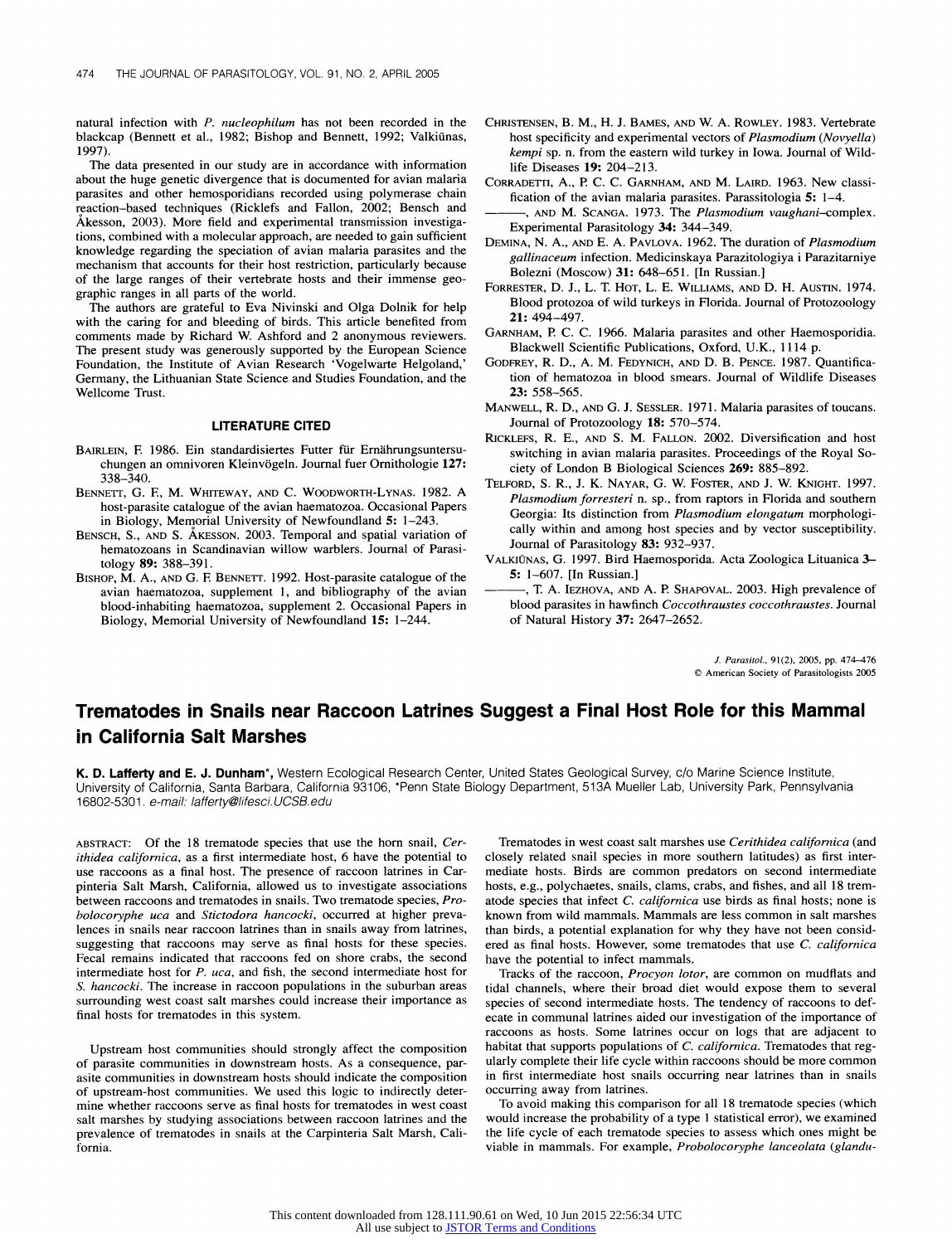**losa) in Florida parasitizes raccoons (Heard and Sikora, 1969), rice rats (Kinsella, 1988), and a wide variety of birds (Heard and Sikora, 1969), suggesting that Probolocoryphe (Maritrema) uca in California, might parasitize raccoons. Probolocoryphe uca uses crabs as a second intermediate host. Other trematodes from C. californica believed to primarily use birds as final hosts might also infect mammals, as demonstrated in experiments or from observations of closely related species. Adults of Euhaplorchis californiensis (which encyst on the brain of the second intermediate host, the killifish Fundulus parvipinnis) and Phocitremoides ovale (which encyst under the scales of several salt marsh fish species) can parasitize mammals in experimental infections (Martin, 1972). Although Stictodora hancocki (which encyst in the tissues of several salt marsh fish species) is only known to use bird as final hosts (Martin, 1972), adults of a similar species, Stictodora cursitans, from Florida, infect a wide range of mammals, including raccoons (Kinsella and Heard, 1974). Mesostephanus appendiculatus (that encysts in the musculature of several salt marsh fish species) occurs in shorebirds (Martin, 1972). However, Hutton and Sogandares-Bernal (1964) successfully infected a raccoon from Florida with Mesostephanus appendiculatoides by feeding it infected mullet. Finally, Acanthoparyphium spinulosum, a trematode that uses mollusks as second intermediate**  hosts, will develop to maturity in rats (T. Huspeni, pers. obs.).

**In mid-November, we collected 2 snail populations near substantial raccoon latrines in the Carpinteria Salt Marsh. From the first, we collected 306 snails from a pan that contained a large latrine on a stump. From the second, we collected 30 snails from a small tidal channel adjacent to a stump with a medium-size latrine. We found 3 other latrines, but their small size or lack of adjacent snail populations (or both) precluded their use in this study. Snails from 14 other sites distributed through the marsh were also sampled for trematodes during the first 2 wk of August 2004. Of these, 7 were from tidal channels (a habitat similar to the location of the snails adjacent to the medium latrine) and 7 were from pans or flats (habitats similar to the location of the snails adjacent to the large latrine).** 

**We collected 10 fecal samples at the larger latrine between 13 and 20 March 2004. We chose samples so that each appeared to be from a separate defecation event, although it was impossible to determine how many raccoons contributed to the samples. Samples were mixed thoroughly with 15 ml of zinc sulfate solution by rotating the fecal insert inside an OVASSAY Plus fecal device. Cover slips (25 X 25 mm) were placed on the meniscus of the fecal device for 10 min, and the floating material adhering to the cover slips was inspected for the presence of trematode eggs under a compound microscope.** 

**Where possible, 200 snails were collected from each of the sites and distributed evenly between 20-25 and 25-30 mm size classes. Snails were dissected and trematode infections were identified to species (Martin, 1972). The prevalence (Bush et al., 1997) of each trematode species was calculated. For species with the potential to use mammals and having a prevalence high enough to analyze (>1%), we investigated the effects of snail size class, habitat type, and the presence of a latrine on trematode prevalence.** 

**Of the 11 collected fecal samples, 8 were sufficiently fresh to assess diet. Two of the samples contained egg-like items with filaments, but because there was no clear operculum, this prevented confirmation as trematode eggs. Five samples contained remains of large numbers of shore crabs, probably Pachygrapsus crassipes. One fecal sample included only fish bones, and 2 samples contained fish bones and crab carapaces. No mollusk remains was found in the fecal samples. These results suggest that raccoons ingest metacercariae of trematodes that use crabs and fishes as second intermediate hosts. Four fecal samples had larval nematodes of Baylisascaris procyonis, the common raccoon roundworm. Larvae of Enterobius sp. (nematode) and Entamoeba muris (protozoan) also occurred in the feces.** 

**We collected 336 snails at latrine sites and 2,698 snails at nonlatrine sites. Mesostephanus appendiculatus and P. ovale were too rare (<1% prevalence) for an analysis to be completed, and it seems unlikely that raccoons play an important role in their transmission. The angular transformation (arcsine of the square root of the proportion infected) was used to help normalize the distribution of prevalence for statistical comparisons (to ease interpretation, we present the actual values of prevalence instead of the transformed values). A separate linear model was determined for each species by determining whether snail size class,** 



**FIGURE 1. Comparison of prevalence of trematodes, by species, at sites near and faraway from raccoon latrines in Carpinteria Salt Marsh, California. Error bars are SEs. Probolocoryphe uca and Stictodora hancocki were significantly more prevalent near raccoon latrines.** 

**habitat, or latrine explained a significant proportion of the variance in transformed prevalence.** 

**Size and habitat, but not latrine, affected the prevalence of E. californiensis. Latrine sites (24%) did not have significantly different prev**alence than nonlatrine sites (18%) (df = 1, F-ratio = 0.20,  $P = 0.67$ ). **Size did not affect the remaining 3 species, and data from the 2 size classes were combined. The prevalence of A. spinulosum did not differ among habitat or significantly between latrines (average= 0.5%) and nonlatrine sites (average = 2.3%) (N = 16, df = 1, F-ratio = 0.79, P = 0.39). The prevalence of P. uca, however, was significantly higher**  at latrine sites (7.1%) than at the nonlatrine sites (1.8%) ( $N = 16$ , df = 1,  $F$ -ratio = 8.37,  $P = 0.0126$ ). This pattern is consistent with the **prediction that raccoon latrines serve as sites of focal transmission for P. uca (Fig. 1). There was a marginally independent effect of habitat type on the prevalence of P. uca. Channel sites (1.7%) had a lower**  prevalence than flat and pan sites  $(3.4\%)$  (N = 16, df = 1, F-ratio = **4.66, P = 0.050). The prevalence of S. hancocki was significantly high**er in the latrine sites (14.6%) than at the nonlatrine sites (1.6%) ( $N =$ 16, df = 1, F-ratio = 14.08,  $P = 0.0024$ ), an effect due greatly to a **high prevalence of S. hancocki at the smaller latrine site (Fig. 1). There was an independent effect of habitat type on the prevalence of S. hancocki. Channel sites (5.4%) had a higher prevalence than flat and pan sites (1.0%) (N = 16, df = 1, F-ratio = 4.95, P = 0.0445).** 

**Multiple statistical comparisons, such as for the 4 species cited above, require an adjustment of the critical P-value to assess significance. Application of the Bonferroni correction indicated that the equivalent of a 0.05 critical P-value for a set of 4 similar tests is 0.0127. The P-values for P. uca and S. hancocki were both below this adjusted level and, therefore, indicated statistically significant differences between latrine and nonlatrine sites for these species.** 

**Raccoons forage on shore crabs and fishes in Carpinteria Salt Marsh. These prey serve as second intermediate hosts for some trematodes that use the California horn snail, C. californica, as a first intermediate host and birds as final hosts. Some of these species are able to use mammals as final hosts and, therefore, could infect raccoons that eat infected crabs or fish. Comparisons between trematode communities in snails at latrine and nonlatrine sites indicated a 4-fold higher prevalence of P. uca (a species using shore crabs as second intermediate hosts) and an 8-fold higher prevalence of S. hancocki (a species using fishes as second intermediate hosts) adjacent to raccoon latrines. These correlative data are consistent with the hypothesis that raccoons are likely to be hosts for P. uca and S. hancocki in California Salt Marshes. Direct support for this hypothesis was not found from the examination of raccoon feces. However, fecal examination for eggs is often an insensitive means of assessing parasitism. Necropsy of raccoons that forage in salt marshes would be necessary to conclude that raccoons serve as final hosts for P. uca and S. hancocki.** 

**A possible alternative explanation for our results is that birds use**